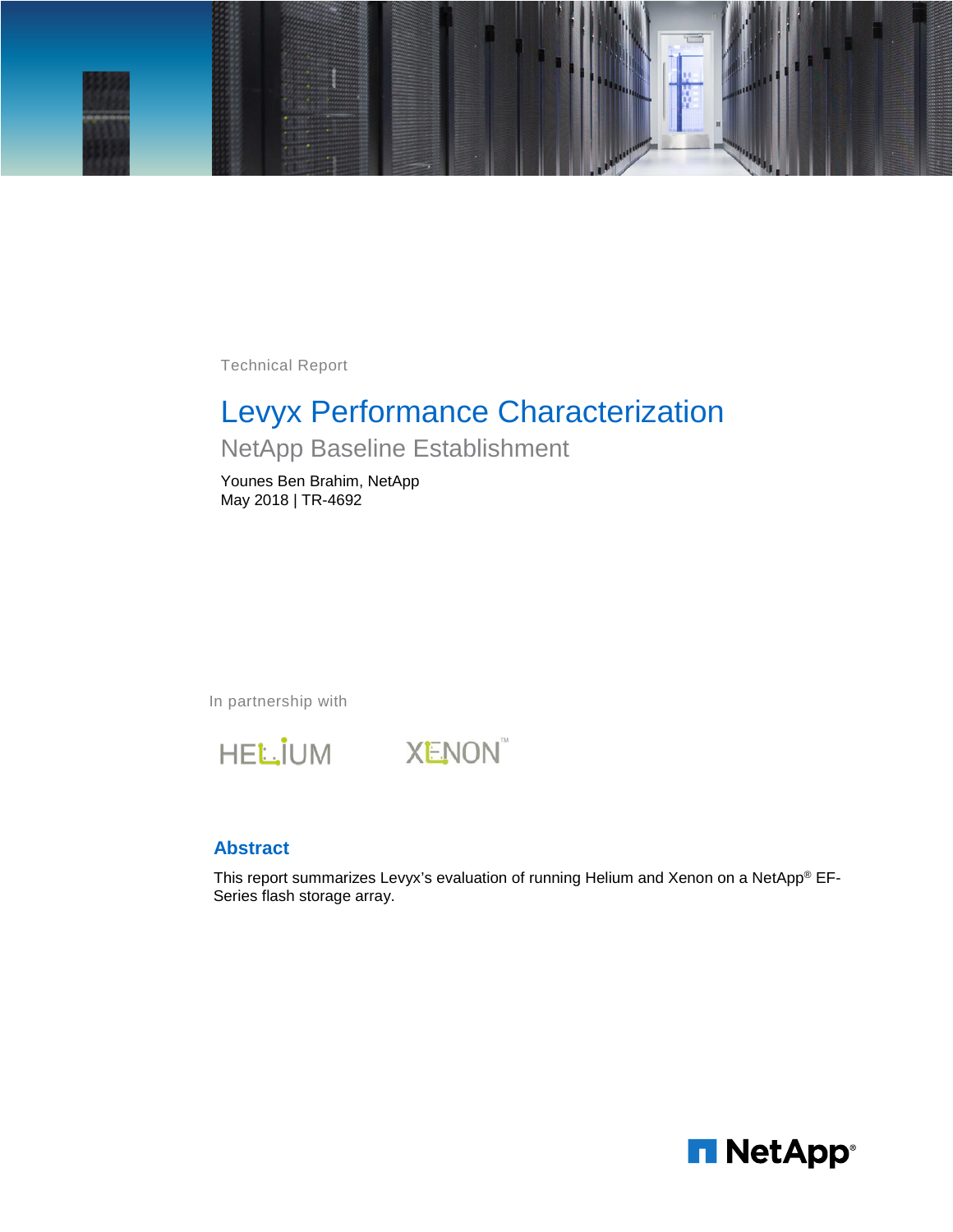### **TABLE OF CONTENTS**

| 1            |     |
|--------------|-----|
|              | 1.1 |
|              | 1.2 |
|              | 1.3 |
|              | 1.4 |
|              | 1.5 |
| $\mathbf{2}$ |     |
| 3            |     |
|              | 3.1 |
| 4            |     |
| 5            |     |
|              | 5.1 |
|              | 5.2 |
| 6            |     |
| 7            |     |
|              | 7.1 |
|              |     |
|              |     |
|              |     |
|              |     |

#### **LIST OF TABLES**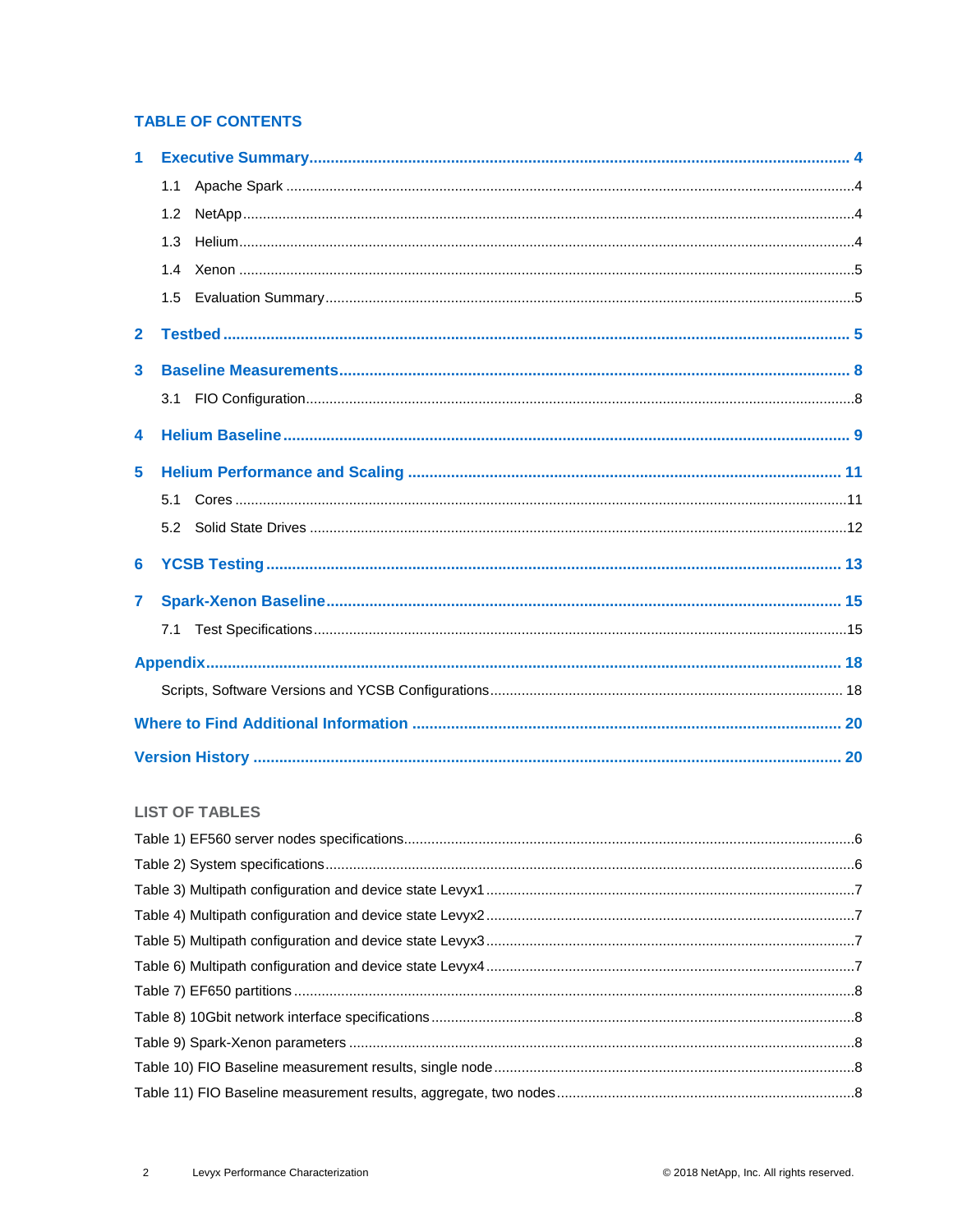### **LIST OF FIGURES**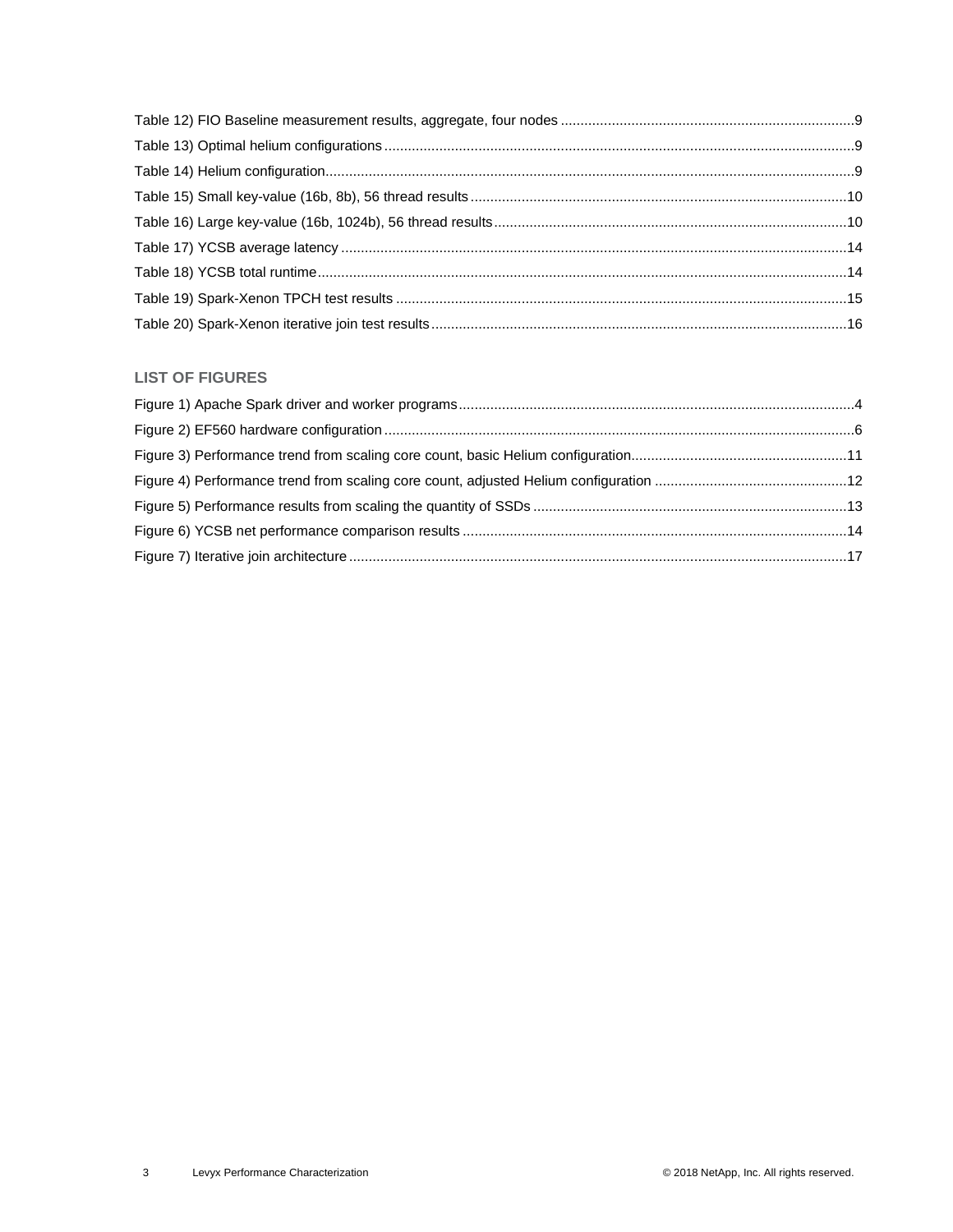## <span id="page-3-0"></span>**1 Executive Summary**

This report summarizes Levyx's evaluation of running Helium and Xenon on a NetApp EF-Series flash storage array.

### <span id="page-3-1"></span>**1.1 Apache Spark**

An Apache Spark program has a driver program and worker programs. Worker programs run on cluster nodes or in local threads, and datasets are distributed across workers as shown in [Figure 1.](#page-3-4)



<span id="page-3-4"></span>**Figure 1) Apache Spark driver and worker programs. (Graphic supplied by Levyx.)**

## <span id="page-3-2"></span>**1.2 NetApp**

NetApp all-flash arrays offer dramatic response rates for enterprise applications, as well as high performance, efficiency, and availability, along with modular scalability. Key benefits of using NetApp allflash arrays include enterprise reliability, advanced monitoring and diagnostics with proactive repair, and flexible cost-effective cloud backup and recovery. Refer to the [NetApp All-Flash Array datasheet](https://www.netapp.com/us/media/ds-3519-ef550.pdf) for details. Use cases include data analytics, databases, and dedicated workloads.

### <span id="page-3-3"></span>**1.3 Helium**

Levyx provides a software-only, high-performance key-value storage engine known as Helium™ that enables big data applications to interact seamlessly with enterprise solid state drives (SSDs). Levyx's software exposes the higher-layer applications to the memory subsystem with a direct path for data to move between flash (the SSDs) and the applications.

Helium is a key-value store designed and optimized for many core systems and SSDs, and it has an extremely small memory footprint. The design of Helium's core data structures and indexing algorithm enables Helium to scale based on threads. The memory footprint of Helium's sorted indexer is 12 bytes per object, resulting in the ability to index billions of objects on a commodity machine. Helium is designed for SSDs and is therefore optimized for SSD access in terms of both performance and reduction of read/write amplification.

One of Helium's design goals is the "scale-in before scale-out" approach, which involves enabling applications that use denser and well-balanced systems before requiring additional equipment and resources to process workloads. An article demonstrating Levyx's scale-in approach is available on the Google Cloud Platform blog.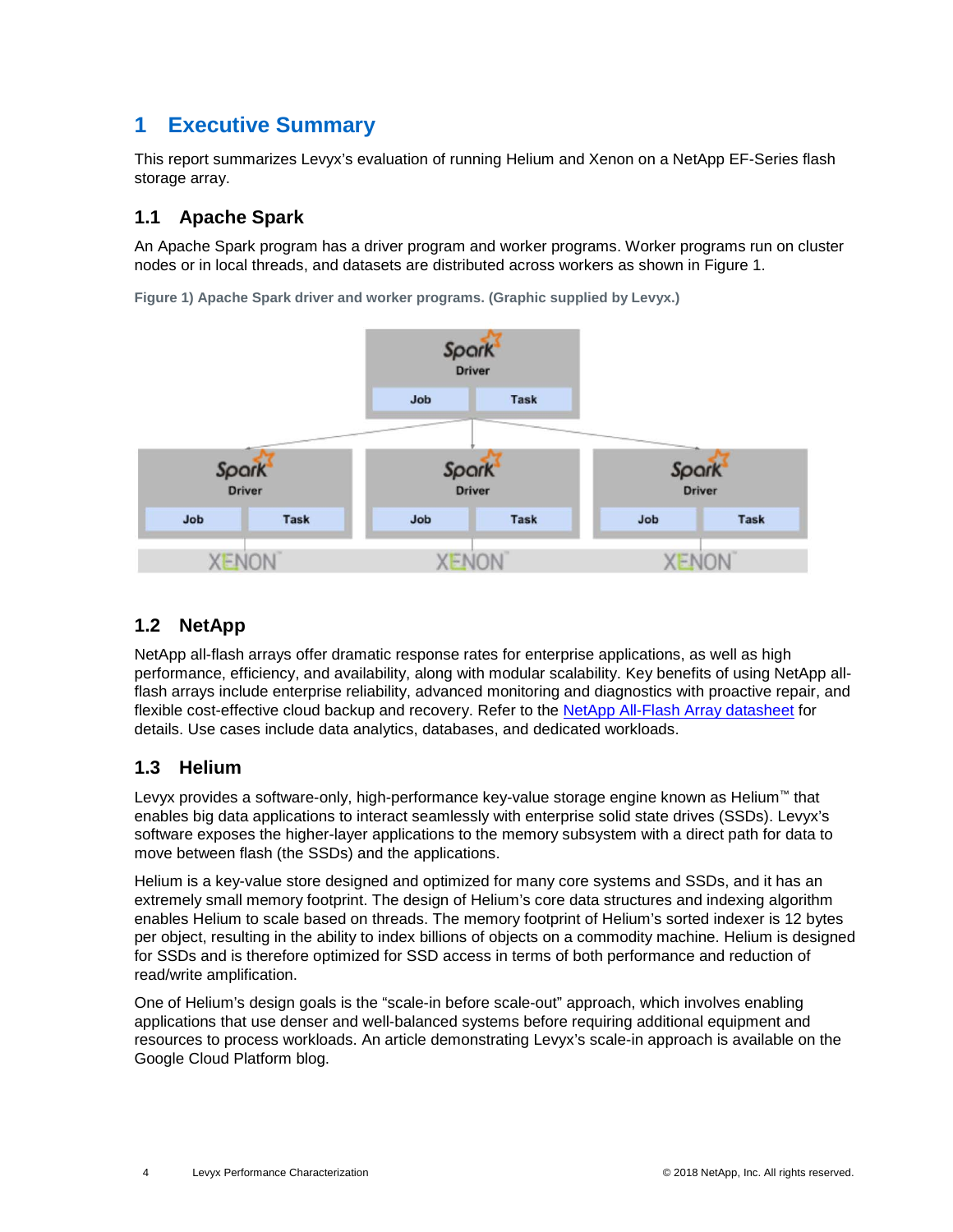### <span id="page-4-0"></span>**1.4 Xenon**

Xenon™ is a low-latency, scalable data analytics server designed to manage the retrieving, processing, and indexing of very large datasets. These datasets are collections of billions of objects, spread across a tightly coupled cluster of servers, each with multiterabyte persistent storage capabilities. Xenon is a distributed database system that has the following functional capabilities:

- 1. Core SQL functionality: filter, projection, selection, sort, join, group by, and aggregates on structured data such as schema-based tables.
- 2. Support for random lookup and neighborhood search by using an index rather than scan and filter.
- 3. Tight integration with the Apache Spark system for ease of deployment and use
	- **Note:** Xenon remains fully functional in native mode, or when serving as an off-load layer for other big platforms and systems.
- 4. Scaling depending on the number of cores in the cluster and using SSD or other high-bandwidth, lowlatency persistent storage as the storage fabric for datasets.

### <span id="page-4-1"></span>**1.5 Evaluation Summary**

Levyx's optimizations for big data hardware, combined with NetApp's enhanced-performing flash storage, allow Helium to outperform Facebook's RocksDB by a factor of:

- 8.0X in throughput for key-value insertions
- 10.8X in throughput for key-value retrievals
- 12.2X reduction in average latency
- 10.3X reduction in total runtime

It allows Spark-Xenon to outperform Apache Spark by a factor of up to:

<span id="page-4-2"></span>5X reduction in average query runtime on select TPC-H benchmarks

## **2 Testbed**

Levyx tested NetApp EF-Series flash array through an InfiniBand connection to four Dell PowerEdge T630 host servers, each equipped with:

- 2 Intel E5-2699 v4 CPUs
- 256GB RAM, 2 NVMe SSDs
- 10GbE network

Each host system consisted of 56 logical cores. [Figure 2](#page-5-2) shows the EF560 hardware configuration.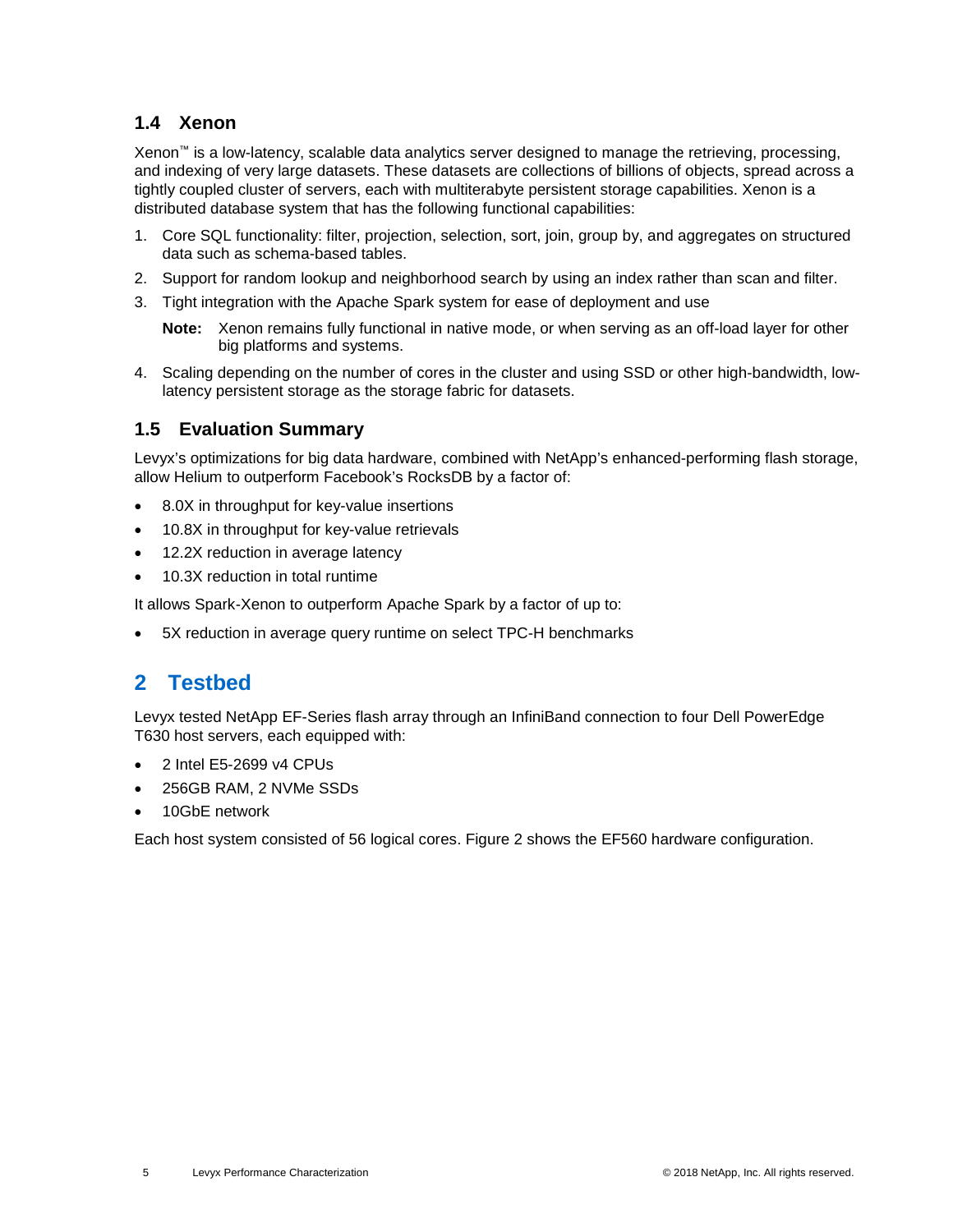

### <span id="page-5-2"></span>**Figure 2) EF560 hardware configuration. (Graphic supplied by Levyx.)**

#### <span id="page-5-0"></span>**Table 1) EF560 server nodes specifications.**

| Node Name | IP             |
|-----------|----------------|
| Levyx1    | 10.250.253.145 |
| Levyx2    | 10.250.253.146 |
| Levyx3    | 10.250.253.147 |
| Levyx4    | 10.250.253.148 |

<span id="page-5-1"></span>**Table 2) System specifications.**

| Parameter        | Value                       |
|------------------|-----------------------------|
| Architecture     | x86_64                      |
| Byte order       | Little Endian               |
| <b>CPUs</b>      | 56                          |
| Threads per core | 2                           |
| Cores per socket | 14                          |
| Sockets          | $\overline{2}$              |
| NUMA nodes       | $\overline{2}$              |
| Memory           | 188GB                       |
| <b>OS</b>        | Linux 3.10.0-327 CentOS 7.2 |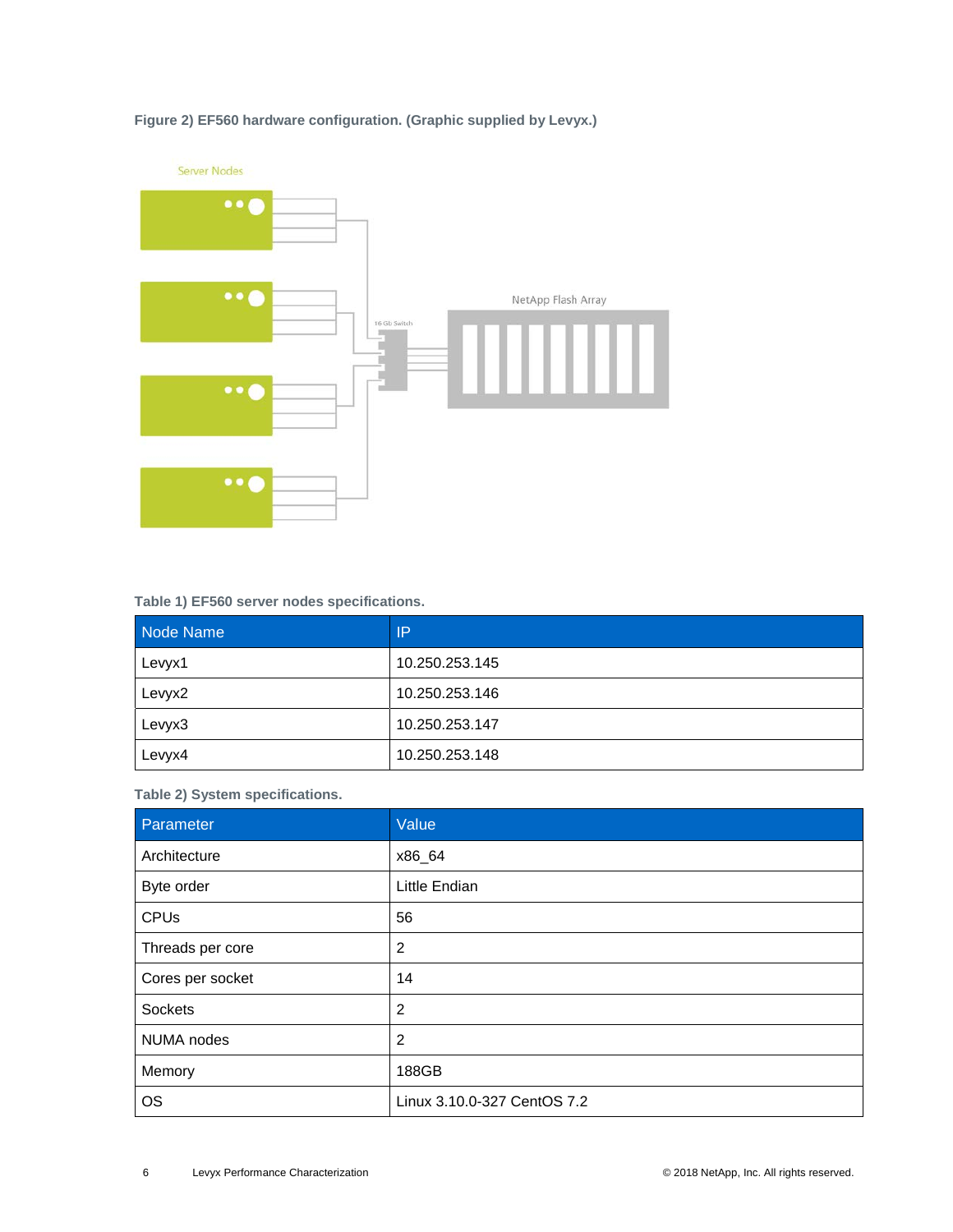| <b>Parameter</b>    | Value                  |
|---------------------|------------------------|
| SSDs                | Based on all-flash SAN |
| NVMe driver version | 1.0                    |

<span id="page-6-0"></span>**Table 3) Multipath configuration and device state, Levyx1.**

| Device ID                         | 600GB<br><b>Partition</b> | <b>Usage</b> | 900GB<br>Partition | <b>Usage</b> |
|-----------------------------------|---------------------------|--------------|--------------------|--------------|
| 360080e50004319000000183258cbc2d5 | D1                        | <b>HDFS</b>  | p2                 |              |
| 360080e50004309b8000027a658cbc16a | a1                        |              | a2                 | SP/XE        |
| 360080e50004319000000183458cbc2f8 | p1                        |              | p <sub>2</sub>     | SP/XE        |
| 360080e50004309b8000027a758cbc187 | p1                        |              | p <sub>2</sub>     | SP/XE        |

<span id="page-6-1"></span>**Table 4) Multipath configuration and device state, Levyx2.**

| Device ID                         | 600GB<br><b>Partition</b> | <b>Usage</b> | 900GB<br>Partition | <b>Usage</b> |
|-----------------------------------|---------------------------|--------------|--------------------|--------------|
| 360080e50004319000000183258cbc2d5 | p1                        |              | p2                 | SP/XE        |
| 360080e50004309b8000027a658cbc16a | a1                        | <b>HDFS</b>  | a2                 |              |
| 360080e50004319000000183458cbc2f8 | p1                        |              | p <sub>2</sub>     | SP/XE        |
| 360080e50004309b8000027a758cbc187 | a1                        |              | p <sub>2</sub>     | SP/XE        |

<span id="page-6-2"></span>**Table 5) Multipath configuration and device state, Levyx3.**

| Device ID                         | 600GB<br>Partition | <b>Usage</b> | 900B<br>Partition | <b>Usage</b> |
|-----------------------------------|--------------------|--------------|-------------------|--------------|
| 360080e50004319000000183258cbc2d5 | p1                 |              | p <sub>2</sub>    | SP/XE        |
| 360080e50004309b8000027a658cbc16a | a1                 |              | a2                | SP/XE        |
| 360080e50004319000000183458cbc2f8 | D1                 | <b>HDFS</b>  | p <sub>2</sub>    |              |
| 360080e50004309b8000027a758cbc187 | p1                 |              | p <sub>2</sub>    | SP/XE        |

<span id="page-6-3"></span>**Table 6) Multipath configuration and device state, Levyx4.**

| Device ID                         | 600GB<br><b>Partition</b> | <b>Usage</b> | 900GB<br>Partition | <b>Usage</b> |
|-----------------------------------|---------------------------|--------------|--------------------|--------------|
| 360080e50004319000000183258cbc2d5 | p1                        |              | p <sub>2</sub>     | SP/XE        |
| 360080e50004309b8000027a658cbc16a | a1                        |              | a2                 | SP/XE        |
| 360080e50004319000000183458cbc2f8 | p1                        |              | p <sub>2</sub>     | SP/XE        |
| 360080e50004309b8000027a758cbc187 | p1                        | <b>HDFS</b>  | p <sub>2</sub>     |              |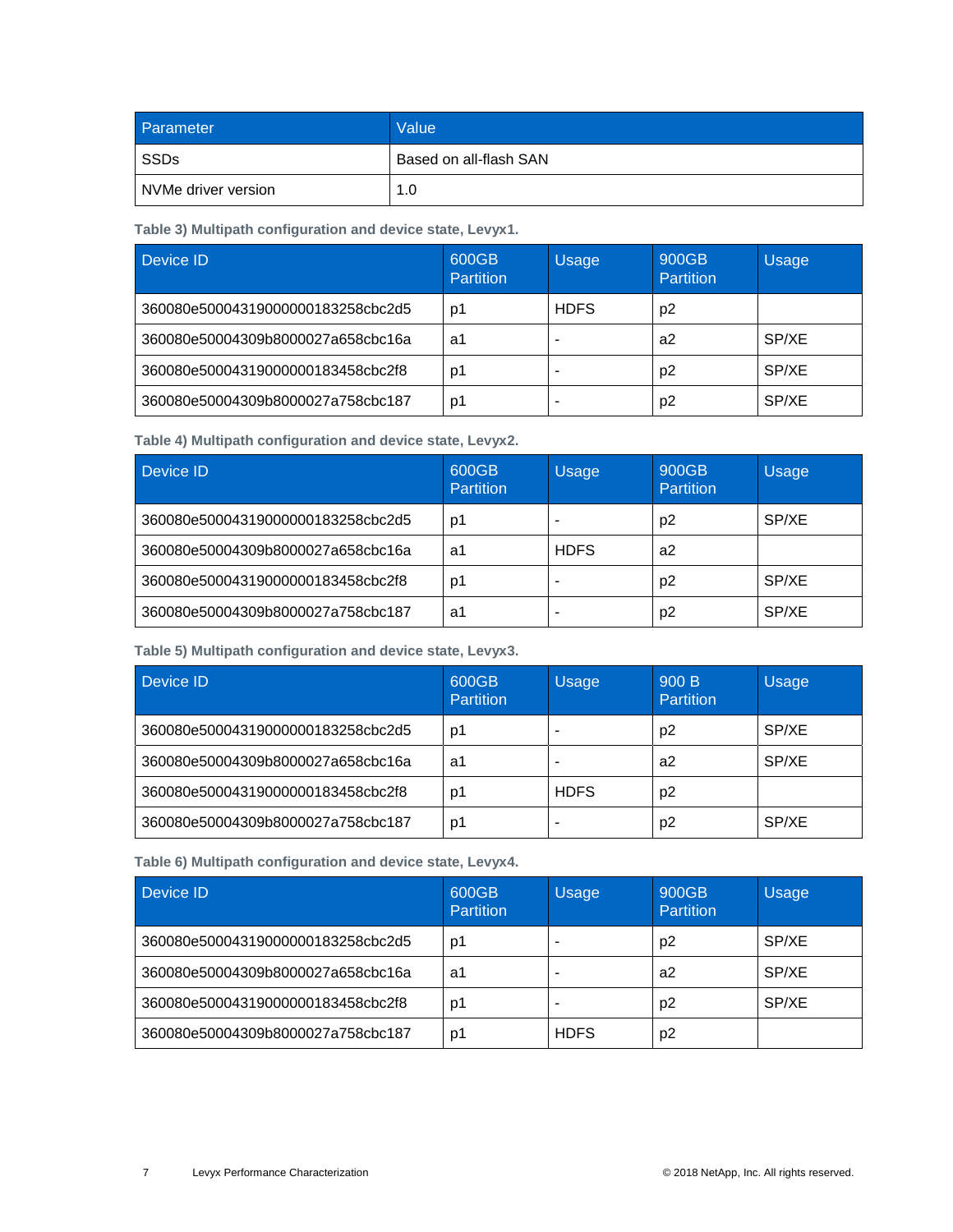<span id="page-7-2"></span>**Table 7) EF650 partitions.**

| <b>Partition</b> | <b>Size</b> | <b>Usage</b>                                         |
|------------------|-------------|------------------------------------------------------|
| /mnt/hdfs        | 2.4TB       | Placeholder for input raw data and HDFS shared media |
| /mnt/spark       | 3.6TB       | Used for shuffle data while running native Spark     |

<span id="page-7-3"></span>**Table 8) 10Gbit network interface specifications.**

| Hostname, | <b>NIC</b>       | ΙP          |
|-----------|------------------|-------------|
| Levyx1    | em1              | 192.168.3.1 |
| Levyx2    | eth <sub>2</sub> | 192.168.3.2 |
| Levyx3    | eth <sub>2</sub> | 192.168.3.3 |
| Levyx4    | eth <sub>2</sub> | 192.168.3.4 |

<span id="page-7-4"></span>**Table 9) Spark-Xenon parameters.**

| Parameter                                 | Value |
|-------------------------------------------|-------|
| Spark version                             | 1.6.0 |
| Xenon version                             | 3.2.0 |
| Spark-Xenon version                       | 1.1.0 |
| Spark driver memory (native Spark)        | 128GB |
| Spark driver memory (Spark & Spark-Xenon) | 32GB  |

## <span id="page-7-0"></span>**3 Baseline Measurements**

This section outlines the baseline measurements used in the evaluation.

### <span id="page-7-1"></span>**3.1 FIO Measurement**

The SSDs underwent preconditioning using fio version 2.2.8. The preconditioning [FIO script](#page-19-2) is based on an optimal [FIO configuration](#page-19-2) for 4K values such as asyncio, high queue depth, and O\_DIRECT.

The baseline measurements were similarly collected using optimal fio configurations, which provide performance ceiling numbers.

<span id="page-7-5"></span>**Table 10) FIO baseline measurement results, single node.**

| <b>FIO Baseline</b>      | Sequential I/O (1M values) | Random I/O (4K values) |
|--------------------------|----------------------------|------------------------|
| Write (o_direct, libaio) | 6.8GB/sec, 6.8K IOPS       | <b>136K IOPS</b>       |
| Read (o_direct, libaio)  | 12.4GB/sec, 12.4K IOPS     | 526K IOPS              |

<span id="page-7-6"></span>**Table 11) FI measurement results, aggregate, two nodes.**

| <b>FIO Baseline</b>      | Sequential I/O (1M values) | Random I/O (4K values) |
|--------------------------|----------------------------|------------------------|
| Write (o direct, libaio) | 6.7GB/sec, 6.7K IOPS       | 137K IOPS              |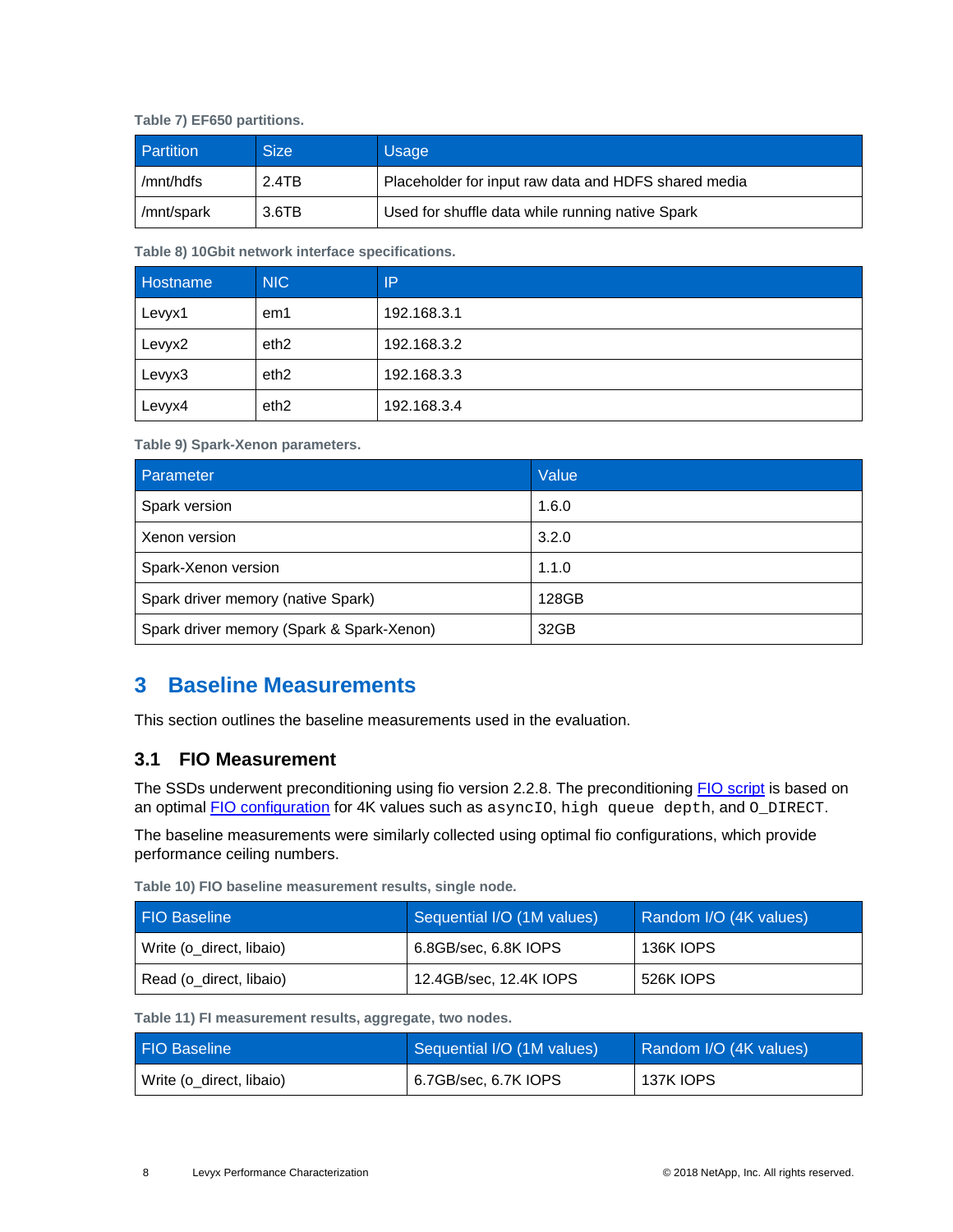| <b>FIO Baseline</b>     | Sequential I/O (1M values) | Random I/O (4K values) |
|-------------------------|----------------------------|------------------------|
| Read (o direct, libaio) | 12.1GB/sec, 12.1K IOPS     | 650K IOPS              |

<span id="page-8-1"></span>**Table 12) FIO Baseline measurement results, aggregate, four nodes.**

| <b>FIO Baseline</b>      | Sequential I/O (1M values) | Random I/O (4K values) |
|--------------------------|----------------------------|------------------------|
| Write (o direct, libaio) | 7.1GB/sec, 7.1K IOPS       | 137K IOPS              |
| Read (o_direct, libaio)  | 12.5GB/sec, 12.5K IOPS     | 661K IOPS              |

## <span id="page-8-0"></span>**4 Helium Baseline**

The [Helium version 2.11.0](#page-19-2) results are based on the optimal throughput values from an internal matrix run of predefined values for SSD counts, workload operations, key-value sizes, and number of threads.

Table 13 shows the optimal Helium configurations. [Table 14](#page-8-3) shows the Helium configuration chosen for these tests. Although carefully chosen Helium configurations might yield better results, a fixed configuration was used for the purposes of the testing matrix.

<span id="page-8-2"></span>**Table 13) Optimal Helium configurations**

| Parameter       | Value                                       |
|-----------------|---------------------------------------------|
| Key-value sizes | (K:16B V:8B), (K:16B V:1024B)               |
| Threads         | 56                                          |
| Operations      | Insertion, sequential lookup, random lookup |

<span id="page-8-3"></span>**Table 14) Helium configuration**

| Parameter        | Value                  |
|------------------|------------------------|
| Fanout           | 128                    |
| Write buffer     | 1GB                    |
| Read cache       | 1GB                    |
| Helium datastore | Stripe across all SSDs |
| Operations       | 1 million per thread   |

The fanout configuration parameter exploits the amount of parallelism on an SSD through multiple parallel streams. The default Helium fanout is 32. Given the availability of the four devices for use as the Helium datastore, fanout is set to 128. The write buffer is a staging area for an application thread to write into. Worker threads flush this write buffer to SSDs at maximum possible rates limited only by CPU and I/O bandwidth. The write buffer and read cache of Helium were both set to 1GB.

**Note:** Helium does not rely on the operating system (OS) page cache, and therefore the memory consumption is deterministic and can be controlled by using the read cache parameter. These and other Helium configuration parameters are documented in the man page.

The generic Helium command is:

```
helium --perf -T <threads> --<operation type> -k <key size> -v <value 
size> -o <operations per thread> he://.//dev/dm-2,/dev/dm-3,/dev/dm-
4,/dev/dm-5
```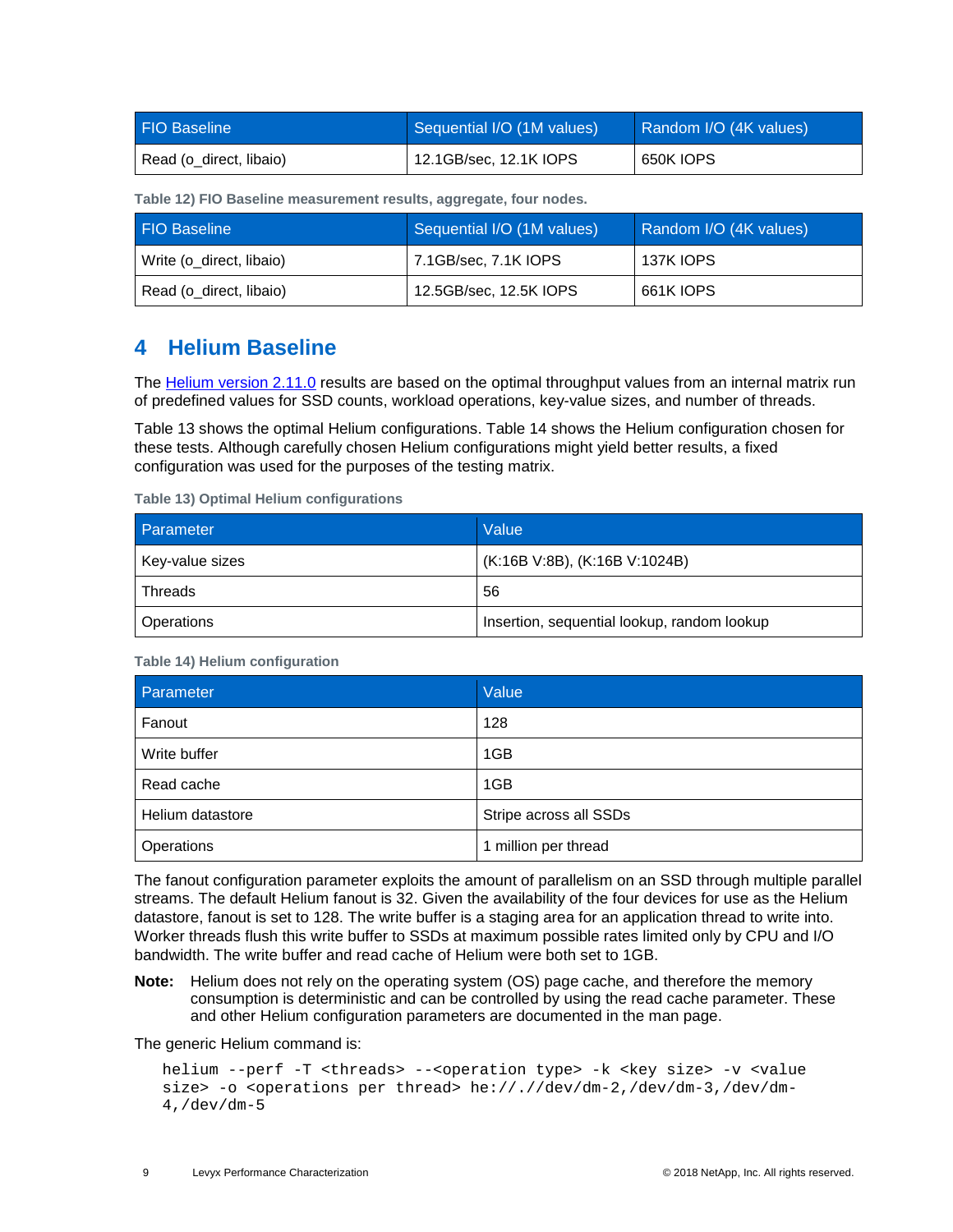### **Results**

The results of two data points at 56 threads are provided, both small key value and large key value. The rationale is:

- Small key-value sizes are CPU bound. This stresses the core indexing algorithm of any key-value store and further tests its scalability; that is, the performance increase with threads.
- Large key-value sizes are I/O bound. This tests the efficiency of the key-value store to use the I/O device optimally.

The range of key-value sizes used here is representative of-low latency applications in domains such as financial stock trading and social media in the form of twitter messages, status update, and so on.

### **Small Key-Value Objects**

Workloads were completed in this category with both 16-byte key and 8-byte value objects.

| <b>Operation Percentage</b> | Ops/sec<br>(millions) | Latency (in usec) |     |       |
|-----------------------------|-----------------------|-------------------|-----|-------|
|                             |                       |                   |     |       |
| 100% PUT                    | 8.8                   | 26                | 145 | 8,506 |
| 100% SEQGET                 | 8.0                   | 164               | 383 | 2,076 |
| 100% RANDGET                | 0.8                   | 458               | 662 | 1,178 |

<span id="page-9-0"></span>**Table 15) Small key-value (16b, 8b), 56 thread results.**

#### **Summary**

For ingests and sequential lookups (100% GET workloads), Helium's operations per second is in the 5-10 million range. For 100% GET workloads, Helium uses the cache effectively, resulting in 8 million lookups per second.

To put things in context, only 10 insertion operations out of 100,000 take more than 26 microseconds to complete, and only 1 insertion operation out of 100,000 takes more than 164 microseconds to complete, making Helium an ideal platform for latency-sensitive applications, such as Internet of Things (IoT) and financial technologies.

Although a purely random workload is not common, it does present the worst-case scenario with regard to performance. The high read amplification in a random workload can be attributed to Helium's unit of I/O (also known as Helium page), which is 4K. Each Helium 4K page uses only 24 bytes of data (16B key plus 8B value). Due to the nature of random lookups, there is no reuse of the Helium page data, resulting in high read amplification.

### **Large Key-Value Objects**

Workloads were completed in this category with 16-byte key and 1024-byte value objects.

| <b>Operation Percentage</b> | Ops/sec (millions) | Latency (in usec) |       |        |
|-----------------------------|--------------------|-------------------|-------|--------|
| 100% Put                    | 3.6                | 17                | 555   | 27.384 |
| 100% SeqGet                 | 0.8                | 377               | 568   | 1,872  |
| 100% RandGet                | 0.2                | 511               | 1.061 | 2,455  |

<span id="page-9-1"></span>**Table 16) Large key-value (16b, 1024b), 56 thread results.**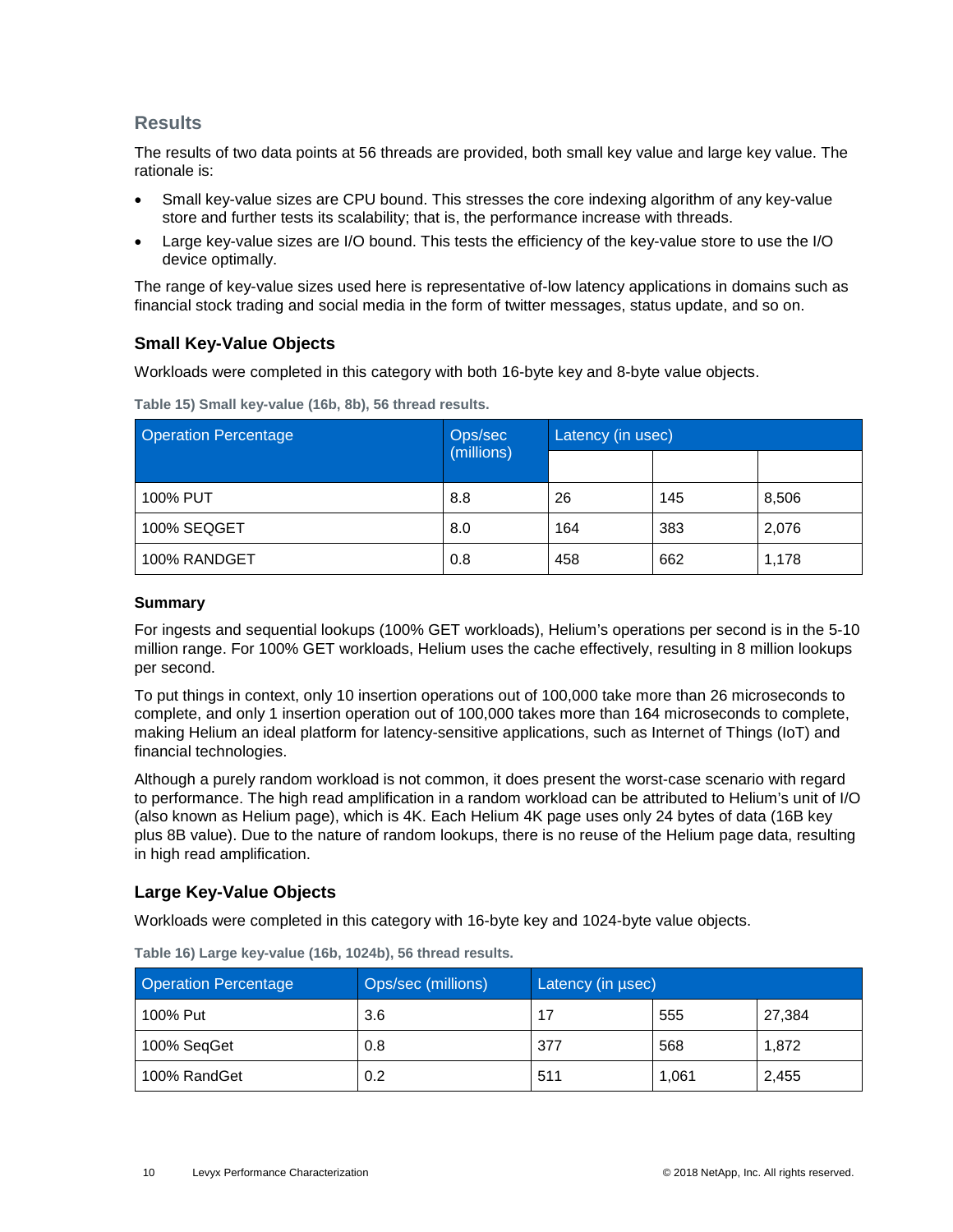#### **Summary**

Helium is I/O bound for large object sizes, and most of the CPU time is spent on system and I/O wait. The read amplification for 100% sequential GET operations is close to 2.0. This value can be attributed to the SSD object size, which includes the metadata, the key, and the value, which might exceed 4KB and possibly span across two Helium page boundaries.

## <span id="page-10-0"></span>**5 Helium Performance and Scaling**

Helium performance benchmarks were taken while ramping up the number of threads used during testing.

### <span id="page-10-1"></span>**5.1 Cores**

Because the efficiency of scaling with cores lies in the key-value internals and indexing algorithm, small key-value objects of 100 bytes were used.

[Figure 3](#page-10-2) shows the throughput for inserts, sequential lookups, and deletes, with threads ranging from 1 through 52.

<span id="page-10-2"></span>**Figure 3) Performance trend from scaling core count, basic Helium configuration.**



Using basic Helium configurations, throughput for sequential and random lookups reaches a zenith with 8 threads, given that the read\_cache is filled early in the run (8 threads \* (16-byte key size + 100-byte

However, with minor adjustments to the Helium configuration, performance might improve almost 10fold.

value size + 12-bytes metadata) \* 1 million operations.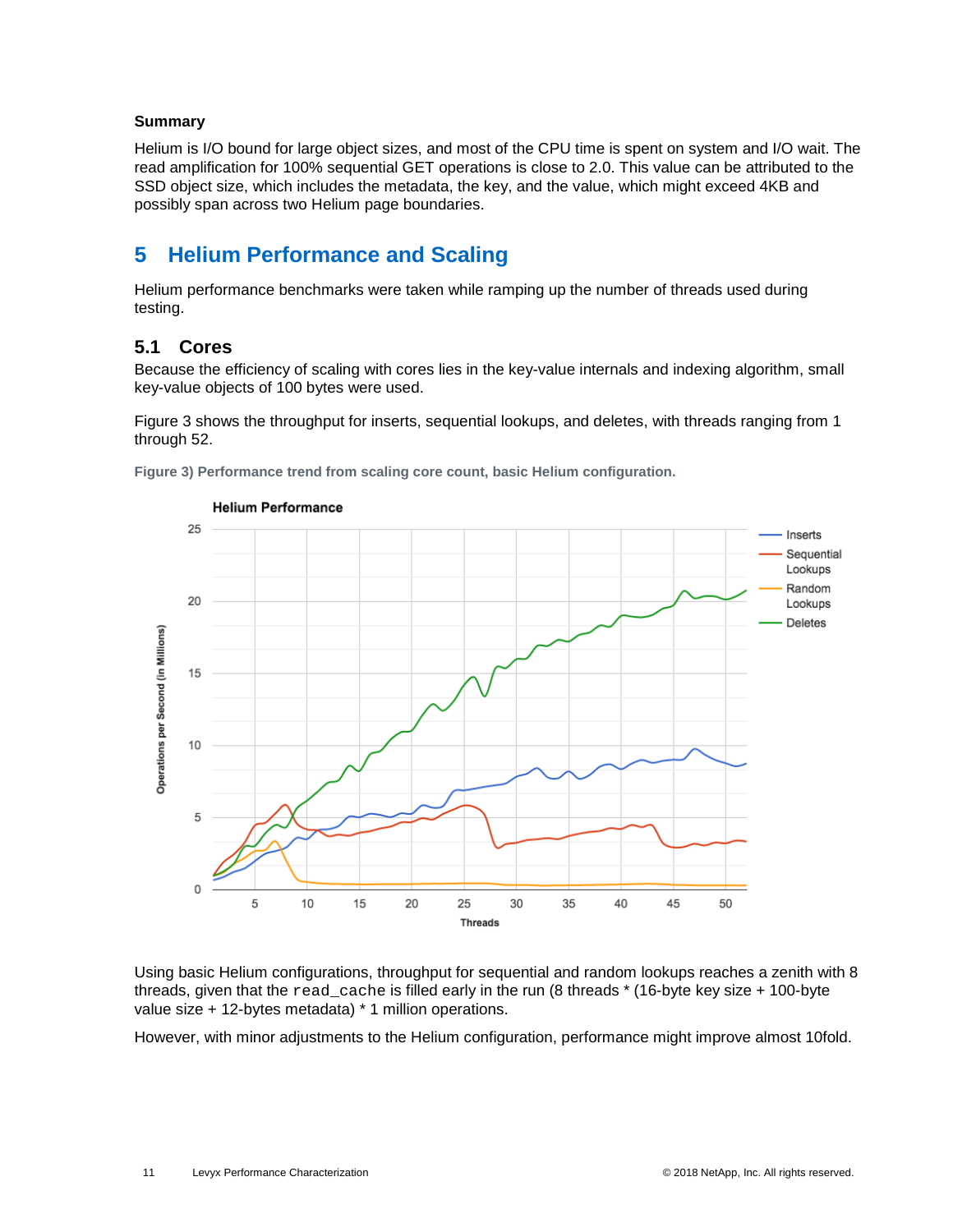

<span id="page-11-1"></span>**Figure 4) Performance trend from scaling core count, adjusted Helium configuration.**

### <span id="page-11-0"></span>**5.2 Solid State Drives**

For scaling with SSDs, large key-value objects of 4KB were chosen to show the results of using one, two, three, or four SSDs. The large key-value size was chosen to emphasize the I/O scaling. The throughput results are as reported from the Helium Perf<sup>[1](#page-11-2)</sup> program.

[Figure 5](#page-12-1) shows the throughput for 4KB object inserts as the number of SSDs used increased.

-

<span id="page-11-2"></span><sup>&</sup>lt;sup>1</sup> The Helium Perf program is a Levyx utility available to customers for quickly benchmarking Helium performance at various read/write I/O performance levels and object sizes.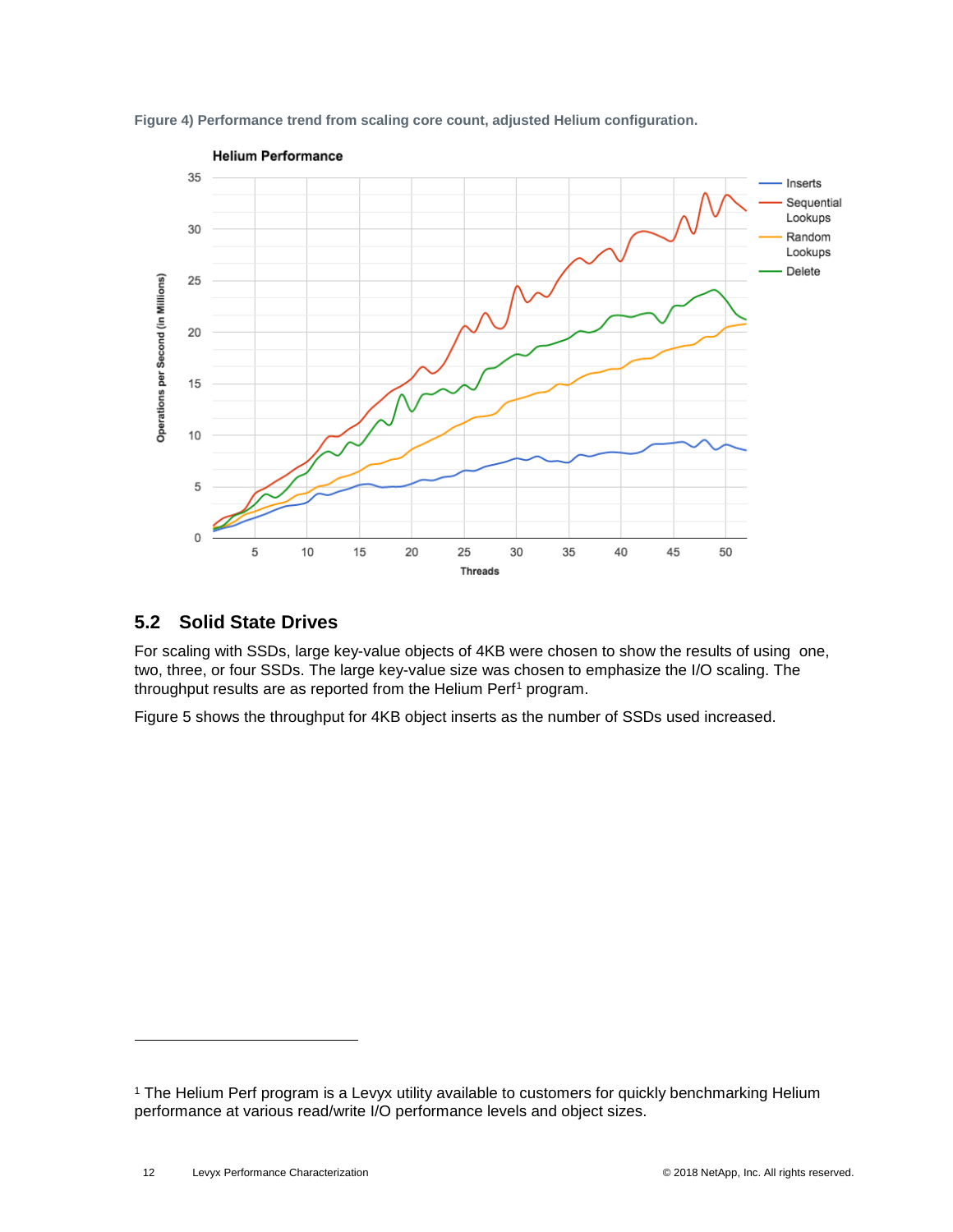

<span id="page-12-1"></span>**Figure 5) Performance results from increasing the number of SSDs.**

## <span id="page-12-0"></span>**6 YCSB Testing**

[Yahoo Cloud Serving Benchmark \(YCSB\)](#page-19-2) is a standard benchmark for testing the performance of keyvalue (NoSQL) datastores. YCSB version 0.1.4 was used to benchmark Helium and RocksDB. This version of YCSB provides a mapkeeper-based interface that supports write wrappers for third-party keyvalue stores. Levyx has created wrappers for both Helium and RocksDB. The RocksDB version used is 3.10.1. Running the latest version of RocksDB with the earlier release of YCSB results in significantly worse performance. The version of RocksDB used in this report is based on a configuration previously suggested by the authors of RocksDB. RocksDB has two sets of results, with and without write Ahead Log (WAL), which serializes memtable operations to a persistent medium as a log file.

The YCSB benchmarking works in two phases, load phase and run. During the load phase, keys are loaded or inserted; during the run phase, a read/write workload mix occurs. The default read/write workload is 80% reads and 20% writes. The YCSB configuration used is a modified configuration with an increased number of keys, configuration of 10 million operations per count, and the default of 100 threads. The Helium configuration and RocksDB configuration are specified in the [Appendix.](#page-17-0) The default key-value size for YCSB is a 4KB object.

### **Throughput**

[Figure 6](#page-13-2) compares throughput for Helium and Rocks DB with and without WAL.

Single SSD: directly using SSD for Helium versus XFS on single SSD for RocksDB.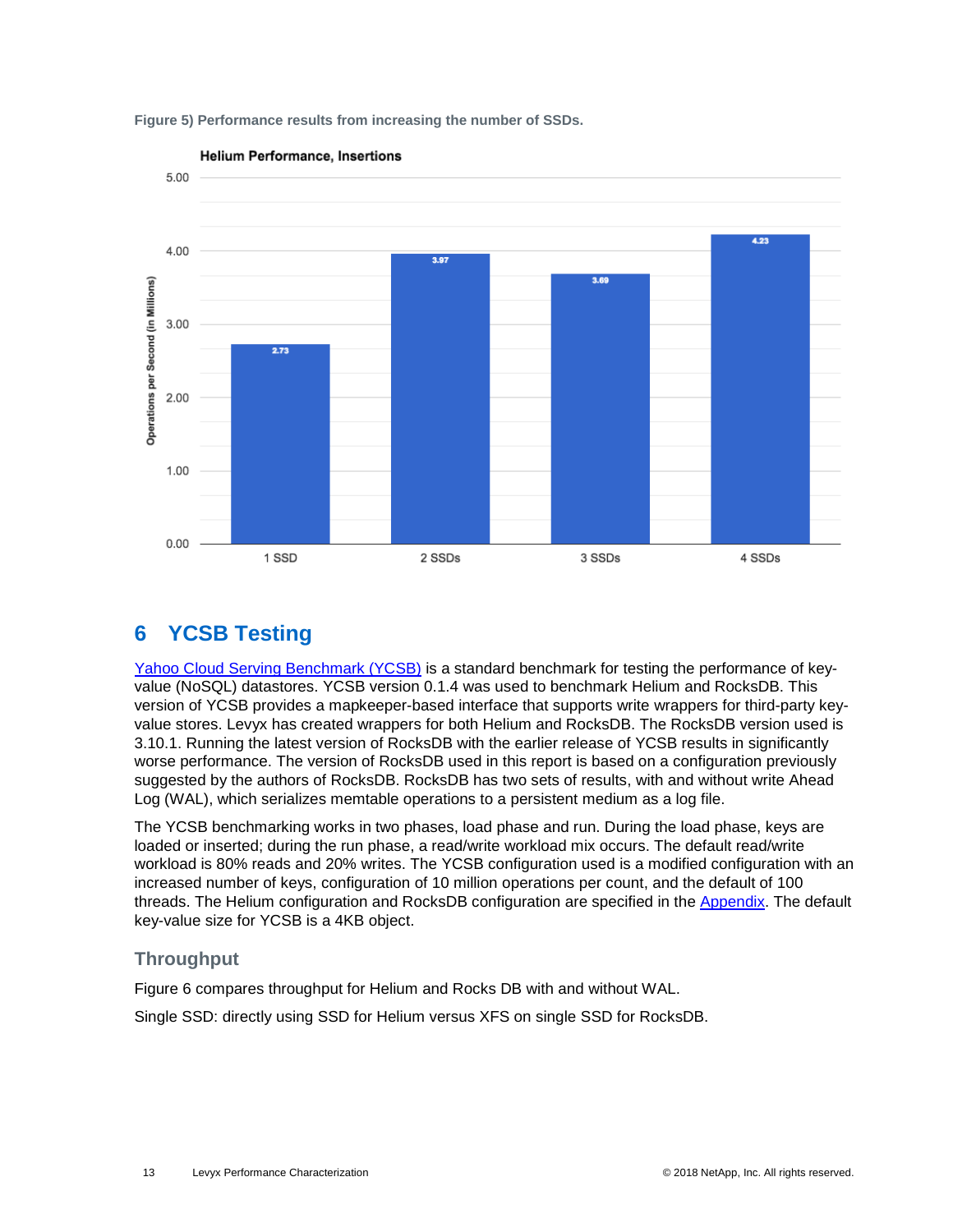<span id="page-13-2"></span>**Figure 6) YCSB net performance comparison results.**



### **Latency**

[Table 17](#page-13-0) shows the average latency results.

<span id="page-13-0"></span>**Table 17) YCSB average latency.**

| Program               | Load Phase Latency (µsec) | Run Phase Latency (usec) |
|-----------------------|---------------------------|--------------------------|
| Helium                | 110                       | 167                      |
| RocksDB               | 810                       | 328                      |
| RocksDB (WAL enabled) | 1,103                     | 2,277                    |

### **Runtime**

[Table 18](#page-13-1) shows the total runtime results.

<span id="page-13-1"></span>**Table 18) YCSB total runtime.**

| <b>Program</b>        | Load Phase Runtime (sec) | <b>Run Phase Runtime (sec)</b> |
|-----------------------|--------------------------|--------------------------------|
| Helium                | 692.627                  | 3.427.932                      |
| RocksDB               | 4,069,304                | 6,996,811                      |
| RocksDB (WAL enabled) | 5,561,485                | 36,710,173                     |

#### **Summary**

Helium performance is orders of magnitude (~5x) improved over RocksDB during ingestion. This can be attributed to the lockless architecture, which scales with the number of threads. Helium has better numbers for performance, run-time, latency, and host write-amplification when compared to RocksDB.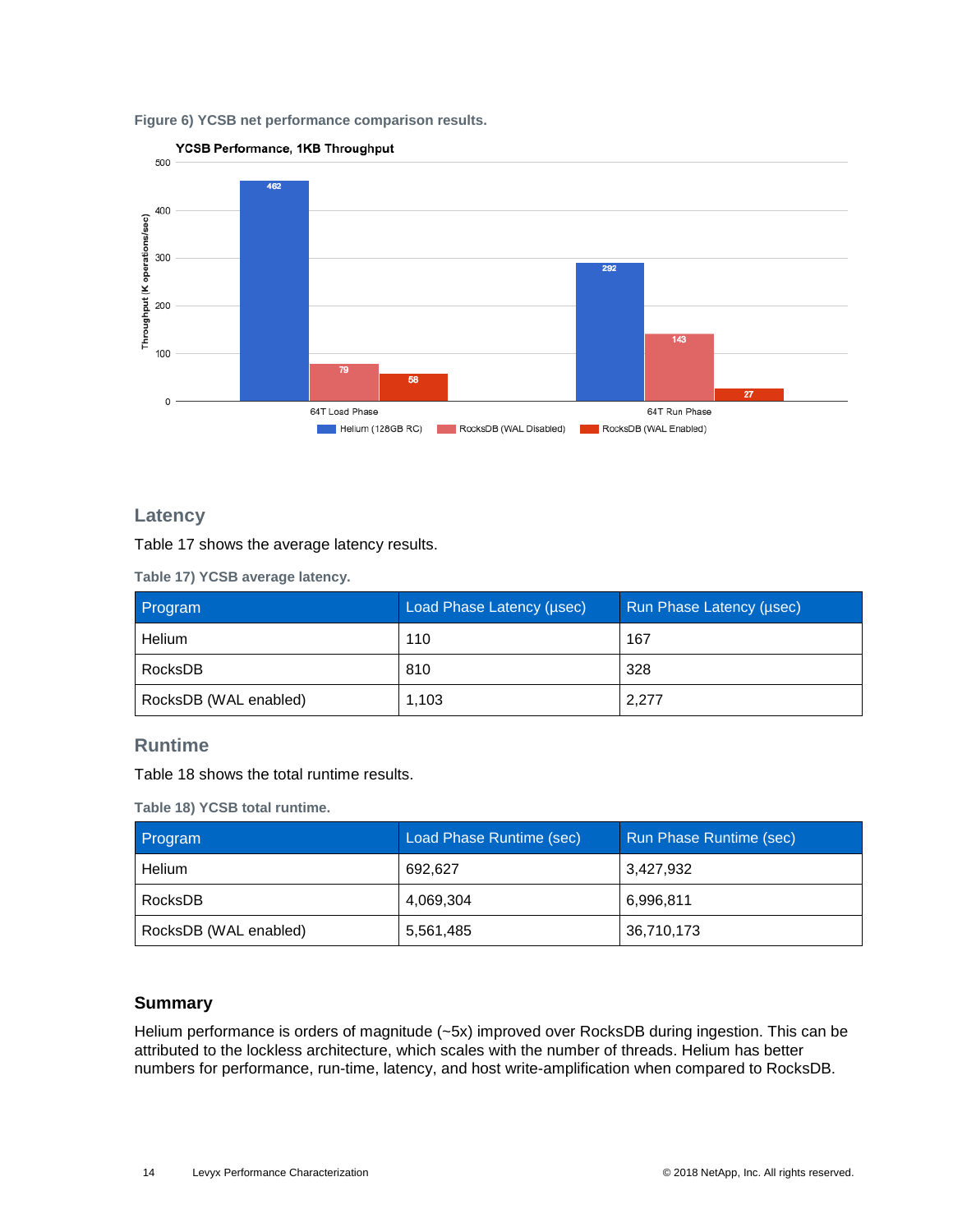As verified in testing of other SSDs in denser systems, the performance difference between Helium and RocksDB grows as the number of SSDs is increased, meaning that better scaling occurs with additional devices.

## <span id="page-14-0"></span>**7 Spark-Xenon Baseline**

Xenon is Levyx's distributed dataset and query accelerator engine. It both uses and extends beyond Helium to provide a flash SSD-based persistent memory computational platform. It is ideal for running I/Ointensive analytics on large datasets. Xenon is certified by Hortonworks for use with its distribution of Apache Spark/Hadoop. The goal of this set of benchmarks is to illustrate the performance improvements that can be gained from using Xenon with Apache Spark versus Apache Spark by itself.

## <span id="page-14-1"></span>**7.1 Test Specifications**

A combination of industry-standard TPCH (highlighting database query performance) benchmarks and Levyx-provided iterative join benchmark (highlighting graph database-like update operations) is used to contrast the improvements in Apache Spark execution time when Xenon is used. In addition to the tests performed for this report, comparisons using the STAC-A3 benchmark for financial algorithm back testing are available at this link: [https://stacresearch.com/news/2018/02/13/LEVX171002.](https://stacresearch.com/news/2018/02/13/LEVX171002) The following section describes the two sets of the TPCH and iterative join tests.

### **TPCH Queries**

The TPCH Benchmark™ (TPC-H) is a decision support benchmark. It consists of a suite of businessoriented ad hoc queries and concurrent data modifications. The queries and the data populating the database were chosen to have broad industry-wide relevance. This benchmark illustrates decision support systems that examine large volumes of data, execute queries with a high degree of complexity, and answer critical business questions. For more information, refer to [http://www.tpc.org/tpch/.](http://www.tpc.org/tpch/)

In this test, a performance comparison between Apache Spark running with and without the Levyx-Xenon offload engine executes three different queries from the TPCH standard benchmark. Normally, datasets for Hadoop-Spark clusters are typically stored or archived as serialized HDFS files (128K block size). They are stored locally to the node and replicated to others. This test does not measure replication effects. It is a load and execute query comparison of Spark-HDFS versus Spark-Xenon designed to illustrate the benefits of using Xenon's Persistent DataFrame for caching active datasets that would not otherwise fit into Spark's memory.

### **Test Flow Description**

- 1. Load TPCH tables into Xenon persisted resilient distributed datasets (RDDs) from Hadoop distributed file system (HDFS).
- 2. Run a sequence of queries (q3, q6, and q10) once with Xenon and once without Xenon.
- 3. Compare the results.

### **Results**

| Test        | Query | <b>Input Size</b> | <b>Nodes</b> | Spark Execution Spark-Xenon<br>Time (sec) | <b>Execution Time</b><br>(sec) |
|-------------|-------|-------------------|--------------|-------------------------------------------|--------------------------------|
| <b>TPCH</b> | qЗ    | 300GB             |              | 1,886                                     | 553                            |
| <b>TPCH</b> | q6    | 300GB             |              | 1,444                                     | 285                            |

<span id="page-14-2"></span>**Table 19) Spark-Xenon TPCH test results**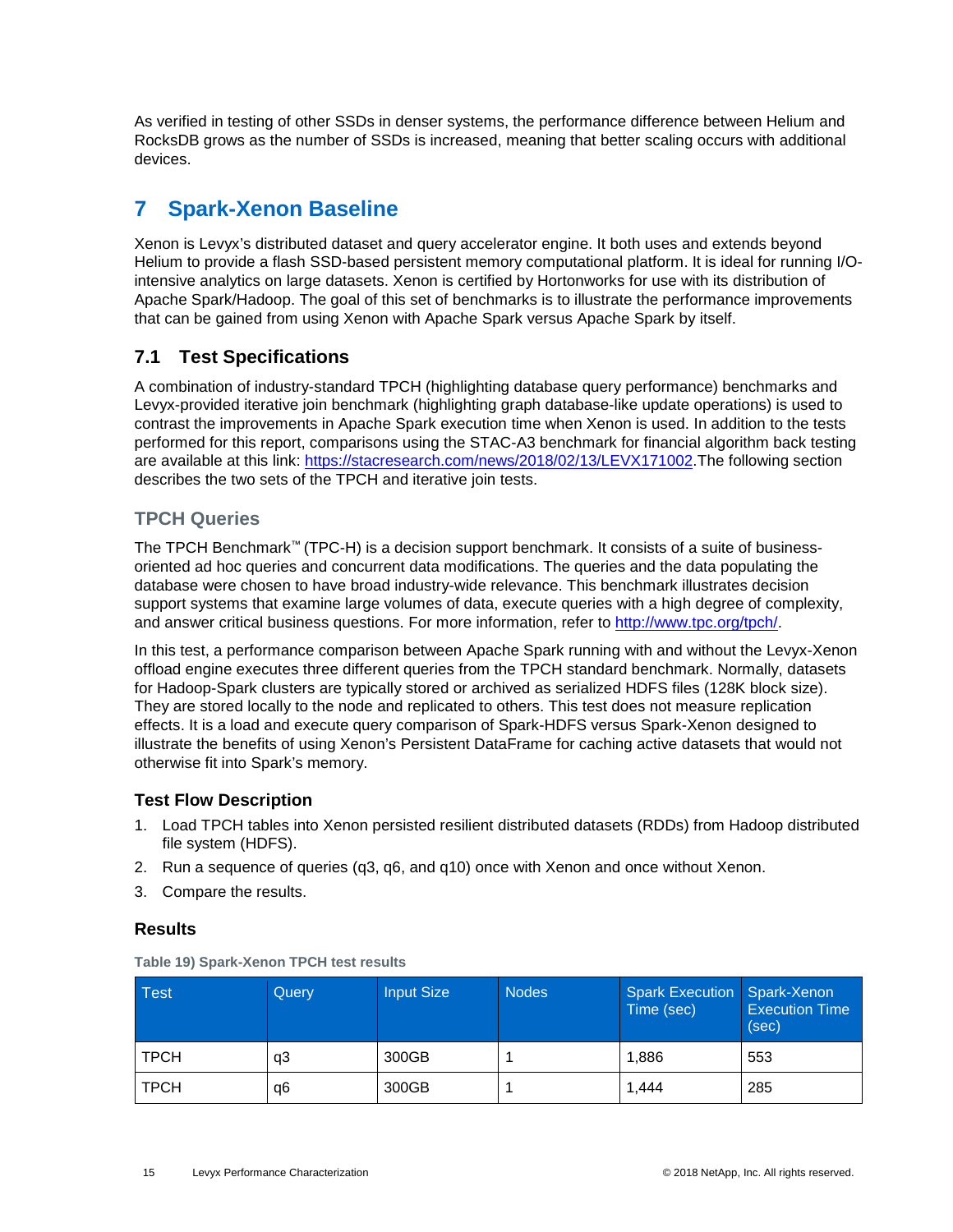| <b>Test</b> | Query | <b>Input Size</b> | <b>Nodes</b> | <b>Spark Execution</b><br>Time (sec) | Spark-Xenon<br><b>Execution Time</b><br>(sec) |
|-------------|-------|-------------------|--------------|--------------------------------------|-----------------------------------------------|
| <b>TPCH</b> | q3    | 1000GB            | 4            | 1,570                                | 1,400                                         |
| <b>TPCH</b> | q6    | 1000GB            | 4            | 1.049                                | 287                                           |
| <b>TPCH</b> | q10   | 1000GB            | 4            | 1,545                                | 1,480                                         |

### **Fast and Shareable Storage**

Apache Spark becomes inefficient when the size of datasets becomes too large and they cannot fit into memory. This causes spillovers onto disk that make the jobs run slowly and, in extreme cases, Spark runs out of memory and crashes.

EF650 provides ample space for the working sets and does not have the size constraints of memory. Along with Xenon storage, this combination might help prevent spillovers and crashes.

- 1. Create a computation tree containing a series of joins (minimum depth of tree is 4, which requires 7 joins). [Figure 7](#page-16-0) shows a tree that requires joining 16 tables, T1 to T16, where the total number of joins is 15.
- 2. Input random RDDs to the computation tree (T1 to T16), equivalent to database tables, which contain 10,000,000 (TBU) random rows of data with a specified schema and minimum size of 100 bytes per row (TBU).
- 3. In each iteration, change one of the input RDDs (tables) to a new set of data, which recalculates the output of the computation tree. This emulates algorithms where part of the input data changes in each iteration; for example, many graph algorithms show this behavior.
- 4. Repeat step 3 ten times.

| <b>Test</b>   | Total<br><b>Iterations</b> | <b>Input Size</b> | <b>Nodes</b> | <b>Spark Execution Spark-Xenon</b><br>Time (sec) | <b>Execution Time</b><br>(sec) |
|---------------|----------------------------|-------------------|--------------|--------------------------------------------------|--------------------------------|
| IterativeJoin |                            |                   | 4            | 15.764                                           | 11.228                         |

<span id="page-15-0"></span>**Table 20) Spark-Xenon iterative join test results.**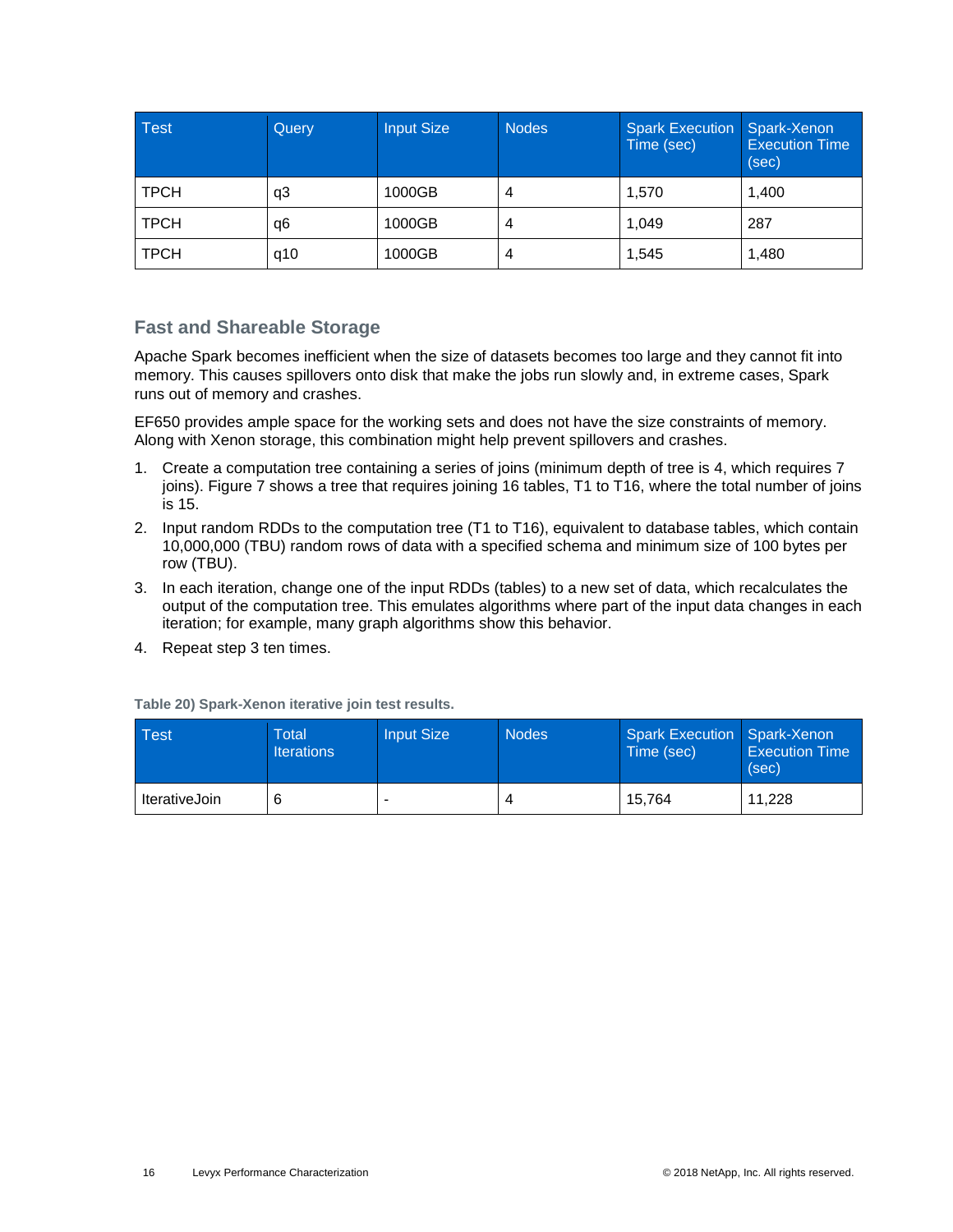<span id="page-16-0"></span>**Figure 7) Iterative join architecture. (Graphic provided by Levyx.)**



### **Analytical with Bypass External Network**

Xenon cluster servers can share a single volume and are therefore able to short-circuit operations that would usually require shuffling the data among different servers. Instead of moving the data through a network, different cluster members can access the data directly. Xenon has all the required shared access control mechanisms to handle that direct access, which improves the performance of queries that require data shuffling, such as sort, join, and group by. To test this, the same volume is given to all servers and rerun with the same queries as test four; the performance is then compared.

Xenon has a feature known as ByPass, which can improve the shuffled data exchange process by a factor of 5.6X (from 56Gb internal network bandwidth to 10Gb ethernet bandwidth).

**Note:** The TeraSort benchmark is an excellent tool for highlighting the value of Xenon ByPass. As faster back ends are used, these numbers scale up accordingly.

Apache Spark requires most of the data on each node in a cluster to be moved to other nodes during shuffle operations:

| # nodes - 1                                                        |  |  |
|--------------------------------------------------------------------|--|--|
| Amount of data exchange = ----------------- x Total amount of data |  |  |
| # nodes                                                            |  |  |

As the number of nodes increases in a cluster, more data must be moved around. In large clusters, most of the data should be moved at the shuffle stage. For sort operations, on average 40% of total sort process execution time is allocated to the shuffle read process.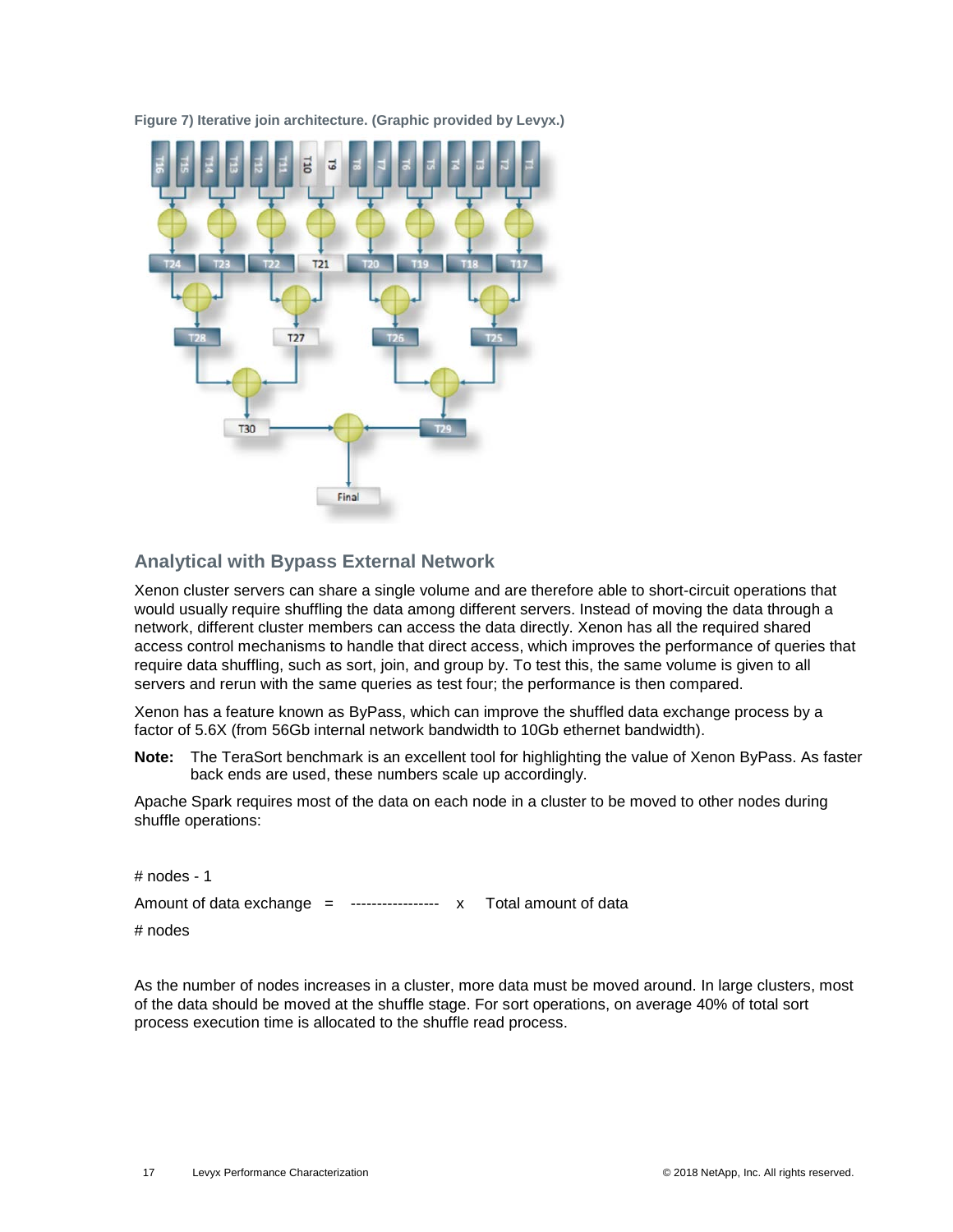Xenon ByPass is able to speed up the shuffle phase of TeraSort by more than a factor of 5X in a system with an InfiniBand back end, when compared to one using a 10Gb Ethernet. The upper limit for improving the TeraSort<sup>[2](#page-17-2)</sup> performance is 5.6 x 40% =  $2.24X^3$ .

## <span id="page-17-0"></span>**Appendix**

### <span id="page-17-1"></span>**Scripts, Software Versions, and YCSB Configurations**

### **FIO preconditioning script**

- 1. blkdiscard
- 2. Sequential fill (2x)

```
fio --filename=$DEVICE --name=${NAME} --bs=1M --nrfiles=1 --direct=1 --
rw=write --iodepth=256 --ioengine=libaio
```
3. Random write (25% of device capacity)

```
fio --name=$NAME --filename=$DEVICE --ioengine=libaio --randrepeat=0 --
iodepth=256 --direct=1 --invalidate=1 --verify=0 --verify_fatal=0 --
numjobs=$NUMJ --rw=randwrite --blocksize=4k --size=25% --group_reporting
```
**FIO baseline script example (timed random run—write)**

```
fio --time_based \
                     --runtime=300 \ \ \backslash--name=\$NAME \ \ \ \ \ \ --filename=$DEVICE \
                      --ioengine=libaio \
                      --randrepeat=0 \
                     -iodepth=256 \
                     -direct=1 \
                      --invalidate=1 \
                      --verify=0 \
                     --verify fatal=0 \backslash--numjobs=88 --rw=randwrite \
                      --blocksize=4k \
                      --group_reporting
```
-

<sup>2</sup> Unfortunately, Levyx did not have enough time to run Terasort with the Xenon ByPass feature.

<span id="page-17-3"></span><span id="page-17-2"></span><sup>&</sup>lt;sup>3</sup> Assuming no overlap between other operations and the shuffle read phase. In scenarios where overlap does occur, performance degrades subject to the amount of overlap.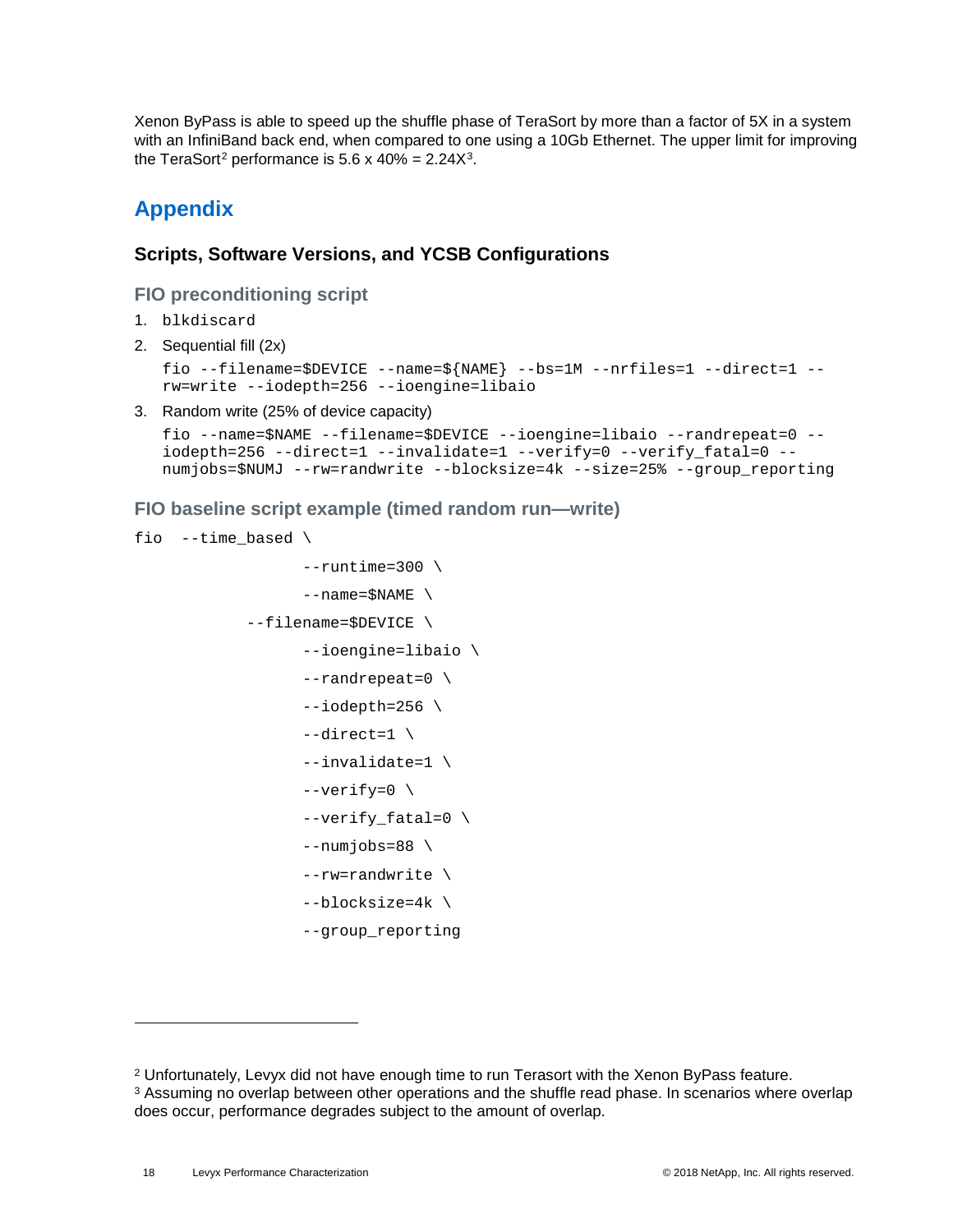### **Helium Version**

\$ helium -–version Helium 2.11.0 [93c7b0f] Copyright (C) 2013-2017, Levyx, Inc.

### **YCSB Parameters: Workload (Large)**

```
[config] 
recordcount=10000000
operationcount=10000000
workload=com.yahoo.ycsb.workloads.CoreWorkload
readallfields=true
readproportion=0.8
updateproportion=0.2
scanproportion=0
insertproportion=0
requestdistribution=zipfian
fieldlength=4000
fieldcount=1
threadcount=100
insertorder=ordered
```
### **YCSB Parameters: Helium**

[config] write\_cache 1073741824 read\_cache 1073741824 fanout 128

#### **YCSB Parameters: RocksDB**

```
max write buffer number=3;
target_file_size_base=6710884; // 64 MB
max_background_compactions=4;
level0_file_num_compaction_trigger=8;
level0_slowdown_writes_trigger=17;
level0_stop_writes_trigger=24;
num_levels=4;
max_bytes_for_level_base=536870912; // 512 MB
max_bytes_for_level_multiplier=8;
```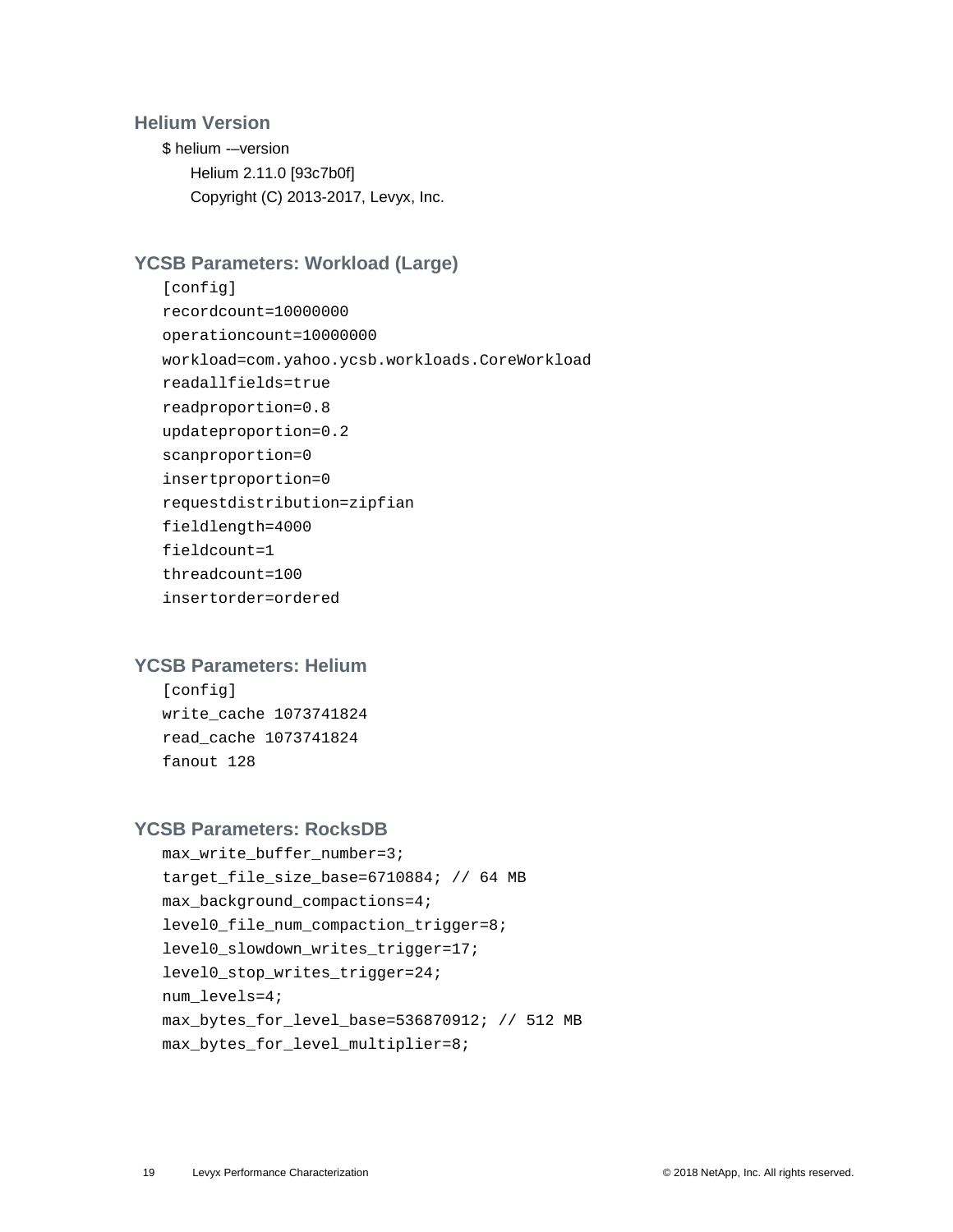## <span id="page-19-0"></span>**Where to Find Additional Information**

To learn more about the information described in this document, refer to the following documents and/or websites:

- 1. [NetApp All-Flash Array datasheet](https://www.netapp.com/us/media/ds-3519-ef550.pdf)
- 2. Google's cloud blog post from August 2015 about Helium: "Multimillion operations per second on a single Google cloud instance" [http://googlecloudplatform.blogspot.com/2015/07/Multi-million-operations-per-second-on-a-single-](http://googlecloudplatform.blogspot.com/2015/07/Multi-million-operations-per-second-on-a-single-Google-Cloud-Platform-instance.html)[Google-Cloud-Platform-instance.html](http://googlecloudplatform.blogspot.com/2015/07/Multi-million-operations-per-second-on-a-single-Google-Cloud-Platform-instance.html)
- 3. Micron 9100 NVMe SSD 9100 HHHL U.2 PCIe NVMe SSD Datasheet
- 4. YCSB Paper: [www.cs.duke.edu/courses/fall13/cps296.4/838-CloudPapers/ycsb.pdf](https://www.cs.duke.edu/courses/fall13/cps296.4/838-CloudPapers/ycsb.pdf)
- 5. RocksDB Write Ahead Log File Format wiki: [https://github.com/facebook/rocksdb/wiki/Write-Ahead-](https://github.com/facebook/rocksdb/wiki/Write-Ahead-Log-File-Format)[Log-File-Format](https://github.com/facebook/rocksdb/wiki/Write-Ahead-Log-File-Format)
- 6. TPC Overview: [www.tpc.org/tpch/](http://www.tpc.org/tpch/)
- 7. STAC-A3 benchmark for financial algorithm backtesting <https://stacresearch.com/news/2018/02/13/LEVX171002>

## <span id="page-19-2"></span><span id="page-19-1"></span>**Version History**

| <b>Version</b> | Date <sup>1</sup> | Document Version History |
|----------------|-------------------|--------------------------|
| Version 1.0    | May 2018          | Initial Release          |